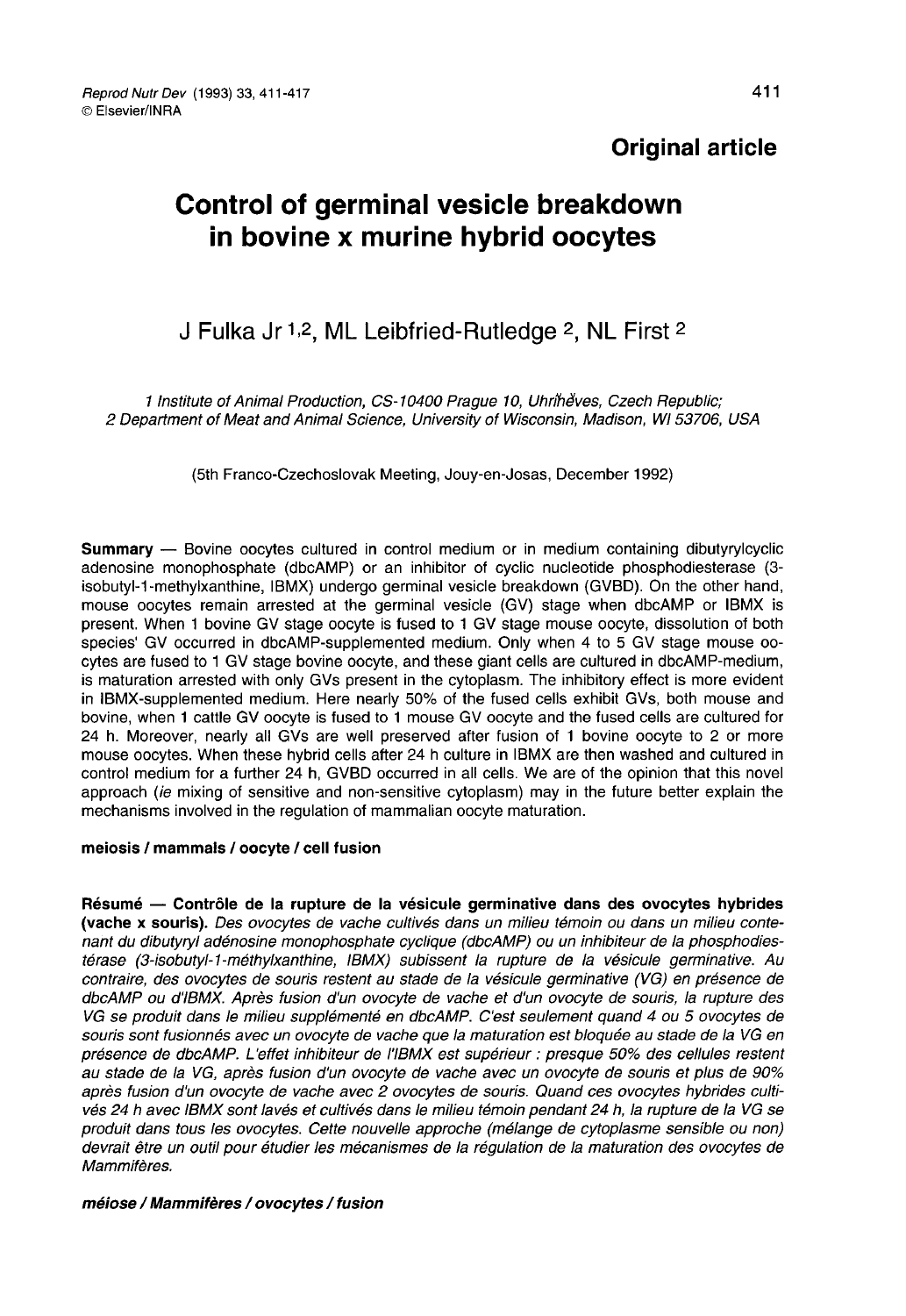#### INTRODUCTION

The role of cyclic adenosine monophosphate (cAMP) in the maintenance of meiotic arrest has been well documented in mouse and rat oocytes (Dekel and Beers, 1978; Schultz, 1988). Oocytes of cattle, sheep and hamsters reportedly do not show similar responses to cAMP or its analogs or to an inhibitor of cyclic nucleotide<br>phosphodiesterase, 3-isobutyl-1-methyl phosphodiesterase, xanthine (IBMX) (Jagiello et al, 1981; Racowsky, 1985b; Moor, 1988). In cattle the process of germinal vesicle breakdown (GVBD) is transiently delayed, but after 24 h of culture, condensed chromosomes are observed in the cytoplasm even with doses of dbcAMP or IBMX that are high in comparison with those effective in blocking GVBD in mice (Sirard and First, 1988). Also in sheep, GVBD occurs in vitro even in the presence of a cAMP-elevating agent (Moor and Heslop, 1981; Crosby et al, 1985; Moor and Seamark, 1986). The drop in intracellular concentration of cAMP observed in mouse oocytes (Schultz, 1988) during commitment is not found in sheep oocytes. Here the levels of cAMP increase rather than decrease (Moor and Heslop, 1981; Crosby et al, 1985; Moor and Seamark, 1986) although gonadotrophins were included in the culture medium. This possibly indicates that different mechanisms are included in the initiation of GVBD in domestic animals. The second possibility may be that commitment of maturation occurs during collection of oocytes. When these oocytes are then exposed to dibutyrylcyclic adenosine monophosphate (dbcAMP) or IBMX, it is too late to inhibit GVBD.

The aim of the present study was to test whether cAMP is involved in germinal vesicle (GV) maintenance in cattle. The oocytes were directly exposed to dbcAMP or IBMX or they were fused with mouse im-

mature GV oocytes in the presence of these meiotic inhibitors.

## MATERIALS AND METHODS

Bovine oocytes were isolated from follicles (3-5 mm in diameter) of slaughtered animals. These primary oocytes, for the purpose of this work, are termed immature, implying that meiotic progression to metaphase II has not occurred. They were isolated in 2 ways. By the first method, follicles were dissected from the ovaries and transferred into medium containing inhibitor. The oocytes were released directly into the medium with inhibitor. Only healthy oocytes with compact cumulus were used. Some oocytes were fixed immediately (control) while others were washed 3 times in medium containing inhibitor, transferred into droplets of culture media (0.1 ml) and incubated for 24 h in an atmosphere of 5%  $CO_2$  in air at 38°C.

Because follicular dissection was time consuming and only a limited number of oocytes could be collected, a second method was chosen for other experiments. The oocytes were aspirated from follicles and immediately released into medium containing inhibitor along with other follicular contents. The concentration of inhibitors was initially 10 mM dbcAMP and/or 2 mM IBMX. An equal volume of follicular fluid was added to the test tubes so that at the end of collection the concentrations of inhibitors were 5 mM dbcAMP or 1 mM IBMX. The oocytes were selected under a stereomicroscope. Healthy oocytes with compact cumulus were washed 3 times in medium (5 mM dbcAMP, 1 mM IBMX) and cultured under the conditions described above.

Mouse oocytes were released from large antral follicles of females (ICR) primed 44 h previously with 5 IU pregnant mare serum gonadotropin. The medium contained 5 mM dbcAMP or 1 mM IBMX.

Prior to fusion, cumulus cells of both species of oocytes were removed by repeatedly pipetting through a narrow bore pipette. Zonae pellucidae were dissolved by 0.5% pronase for mouse oocytes and 0.1 % for cattle oocytes. Oocytes were then agglutinated in a solution of phytohemmaglutinin (PHA, 300 µg/ml) so that 1 bovine oocyte was agglutinated to 1-5 mouse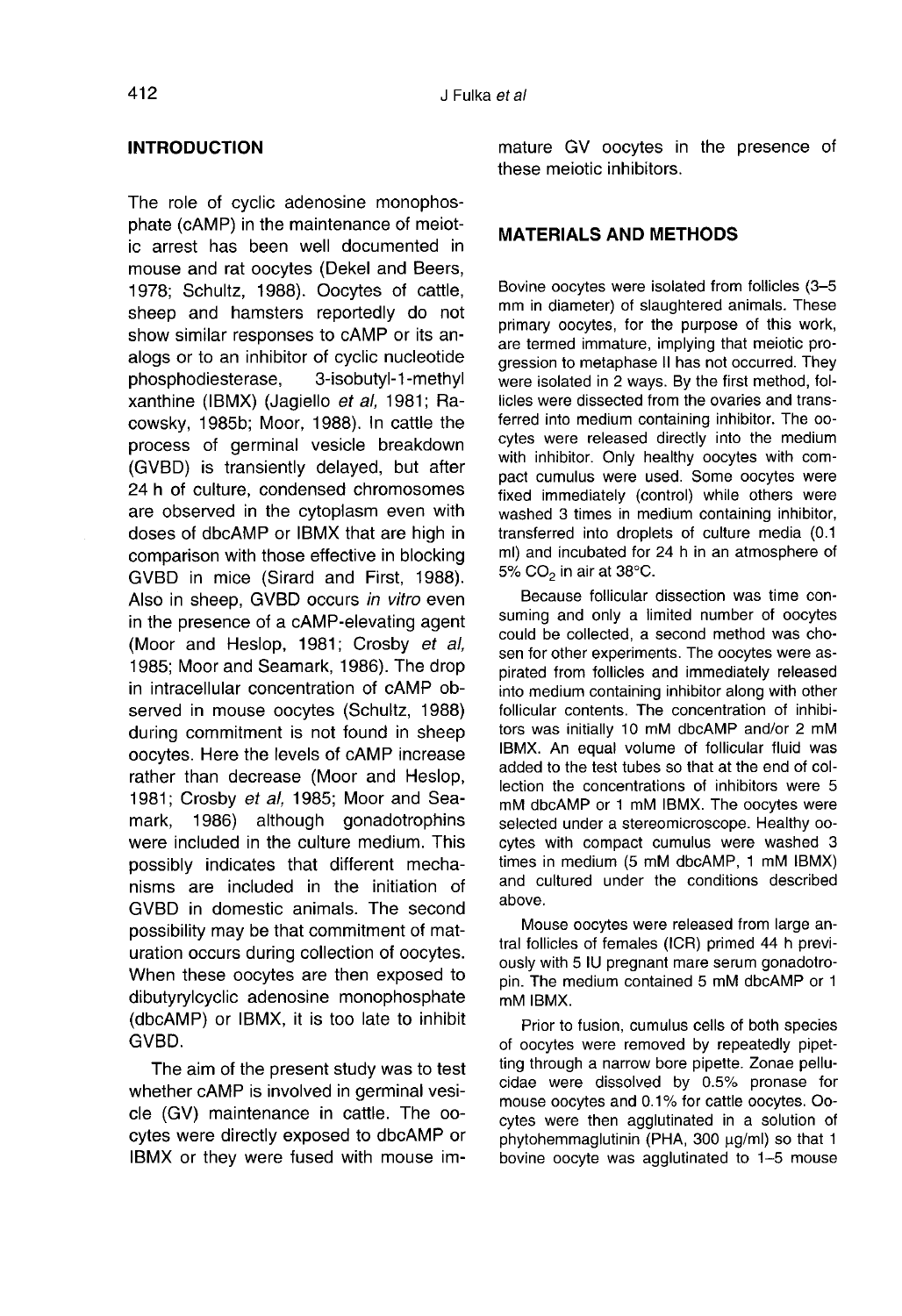oocytes. Agglutinated cells were washed briefly in protein-free medium and transferred into polyethylene glycol (PEG, M, 1000). PEG was dissolved into protein-free medium (0.9 g/ml) and the oocytes were incubated in it for 30-45 s (Fulka, 1985). They were then washed 5 times in medium and cultured. The composition of the medium was as follows: 9 ml TC199, 1 ml isotonic glucose solution, 0.2 mM pyruvic acid and 50 µg/ml gentamicin sulfate. The medium was supplemented with bovine serum albumin (4 mg/ml). For manipulations, HEPES-buffered medium (pH 7.6) was used. After collection (control) and at the end of culture the oocytes were fixed in acid alcohol (1:3) and evaluated under Nomarski optics. Each experiment was repeated at least 5 times. All chemicals used were purchased from Sigma.

# RESULTS

All control bovine oocytes isolated from ovaries contained intact GVs (32 oocytes examined). When cultured for 24 h in the inhibitor-free medium, GVBD occurred in all oocytes (table I) and  $\approx 80\%$  of these oocytes reached second metaphase. Germinal vesicles in mouse oocytes were observed under the stereomicroscope, so that only immature oocytes were used for fusion. No difference was observed when bovine oocytes were released from follicles directly into inhibitor-supplemented medium or when they were aspirated and then quickly released into this medium. The data are thus pooled (table I). It is apparent that GVBD was not blocked when bovine oocytes were incubated in medium containing inhibitors at the relatively high concentrations used. However, most of the oocytes cultured in dbcAMP or IBMXsupplemented medium were observed at late diakinesis or metaphase I. These data indicate that commitment to meiotic maturation probably did not occur during collection of oocytes. Low concentrations of in-<br>hibitors which block mouse oocyte block mouse oocyte maturation (dbcAMP 0.4-0.5 mM, IBMX 0.3 mM) had no effect upon maturation (data not shown).

In the next experiment, we fused 1 bovine oocyte with 1-5 immature mouse oocytes. The purpose of this study was to introduce cAMP-sensitive cytoplasm into insensitive cells. Moreover after fusion, the membrane permeable to dbcAMP or IBMX becomes part of a giant cell, so the possibility that the bovine oocyte membrane is impermeable to those drugs can be ruled out. As is seen in table II, meiotic maturation was not influenced in the hybrid cells when 1 GV-stage bovine oocyte was fused to 1-3 GV-stage murine oocytes and these<br>cells were cultured in dbcAMPdbcAMPsupplemented medium. In these cells

| Inhibitor   | Maturation stage* |    |       |         |             |     |  |  |  |
|-------------|-------------------|----|-------|---------|-------------|-----|--|--|--|
|             | Ν                 | GV | LD-MI | $AI-TI$ | $MII + IPB$ | DEG |  |  |  |
| Control     | 61                | 0  | 9     | 4       | 47          |     |  |  |  |
| dbcAMP      | 103               | 3  | 80    | 5       | 12          | 3   |  |  |  |
| <b>IBMX</b> | 131               | 2  | 117   | 5       | 6           |     |  |  |  |

Table I. Meiotic maturation of bovine oocytes in control, dbcAMP (5 mM) or IBMX (1 mM) supplemented medium.

\* GV: germinal vesicle; LD: late diakinesis; MI: metaphase I; AI: anaphase I; TI: telophase I; MII + IBP: metaphase II with the first polar body.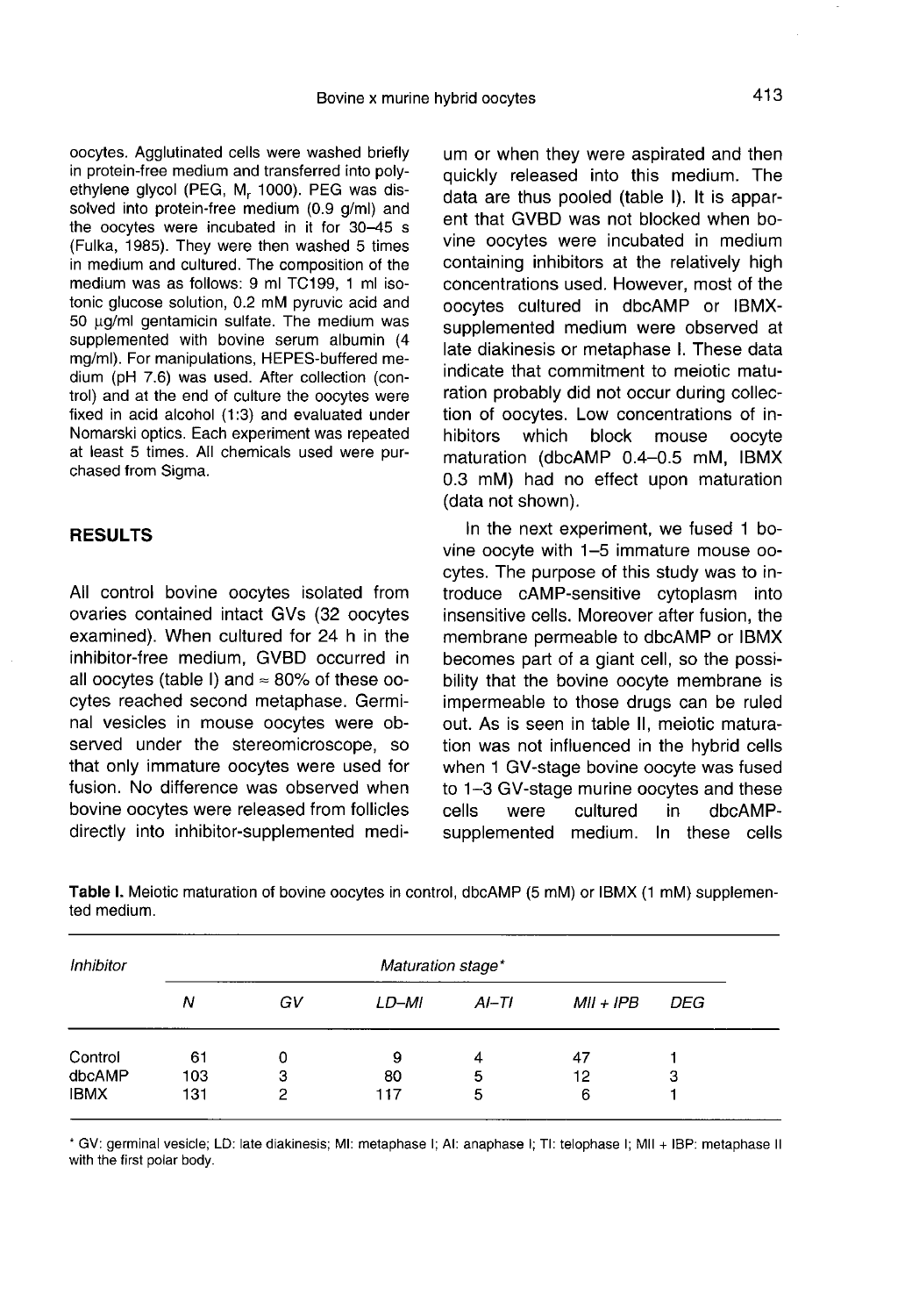| Inhibitor used               |        |         | Stage of maturation / type of fusion (bovine/mouse)*,** |         |                |         |             |        |                |          |             |  |
|------------------------------|--------|---------|---------------------------------------------------------|---------|----------------|---------|-------------|--------|----------------|----------|-------------|--|
|                              |        | GV      | 1:1<br>GVBD GV                                          |         | 1:2<br>GVBD GV |         | 1:3<br>GVBD | GV     | 1:4<br>GVBD GV |          | 1:5<br>GVBD |  |
| dbcAMP (24 h)<br><b>IBMX</b> | (24 h) | 0<br>23 | -22<br>21                                               | 0<br>27 | 10<br>2        | 2<br>11 | 9<br>0      | 8<br>6 | 4<br>0         | 10<br>11 | 0           |  |
| <b>IBMX</b>                  | (48 h) | 7       | 5                                                       | 9       |                | 16      | 0           |        |                |          |             |  |

Table II. Effect of dbcAMP (5 mM) and IBMX (1 mM) upon bovine x mouse hybrid oocytes.

\* One bovine oocyte was fused to the number of murine oocytes indicated by 1:1, 1:2, etc; \*\* GV: germinal vesicle; GVBD: germinal vesicle breakdown.

GVBD occurred in most cases with individually condensed groups of chromosomes seen in the cytoplasm.

Quite a different situation was seen when 4 or 5 mouse oocytes were fused to 1 bovine oocyte. Here, after 24 h of culture all GVs were well preserved. In unfused bovine oocytes GVBD occurred in all cases (36/36) and maturation proceeded up to metaphase I, whereas nearly all mouse oocytes arrested at the GV phase (72/78).

The inhibitory effect was much more evident when fused cells were incubated in IBMX-supplement medium. Here, nearly 50% of the fused cells contained 2 GVs when 1 immature mouse (GV) oocyte was fused to 1 bovine GV-stage oocyte (fig 1). In the rest, both GVs broke down and in the cytoplasm condensed chromosomes were visible (fig 2). Nearly complete inhibition, ie intact GVs (table II) was observed when more than 1 mouse GV-stage oocytes were fused to 1 bovine oocyte (fig 3).

In unfused bovine oocytes GVBD occurred in all cases (37/37), whereas mouse oocytes were arrested at the GV stage (78/82) after 24 h of culture (fig 4). Morphology of the chromatin in bovine oocytes was not different from intact oocytes. No inhibition was observed when fused cells were cultured in low concentrations of dbcAMP (0.5 mM or IBMX 0.3 mM).

In order to exclude the possibility that fusion treatment negatively influences bovine oocyte maturation, 2 immature bovine oocytes were fused and cultured in dbcAMP or IBMX-supplemented medium or in medium without inhibitor. Under these conditions maturation in fused cells was not different from control oocytes (IBMX  $GV:GVBD = 2:26$ ; dbcAMP  $GV:GVBD =$ 2:40; no inhibitor GV:GVBD =  $0:15$ ). Because the inhibition was more evident with IBMX, this drug was used in further experi ments. At first, reversibility of inhibition was tested. Cells were fused (bovine/mouse 1:2) and cultured for 24 h in IBMX. Some cells were then fixed. The remaining cells were washed in control medium and cultured for the next 24 h. A typical inhibitory pattern was observed in the control cells, while those cultured for an additional 24 h in control medium underwent GVBD in all cases (40 cells evaluated). This indicates that inhibition was fully reversible. The possibility that maturation is delayed only in IBMX medium was tested in the last part of the experiment. Fused cells were cultured for 48 h. The pattern of inhibition was not different in these cells compared to the cells cultured for only 24 h (table II).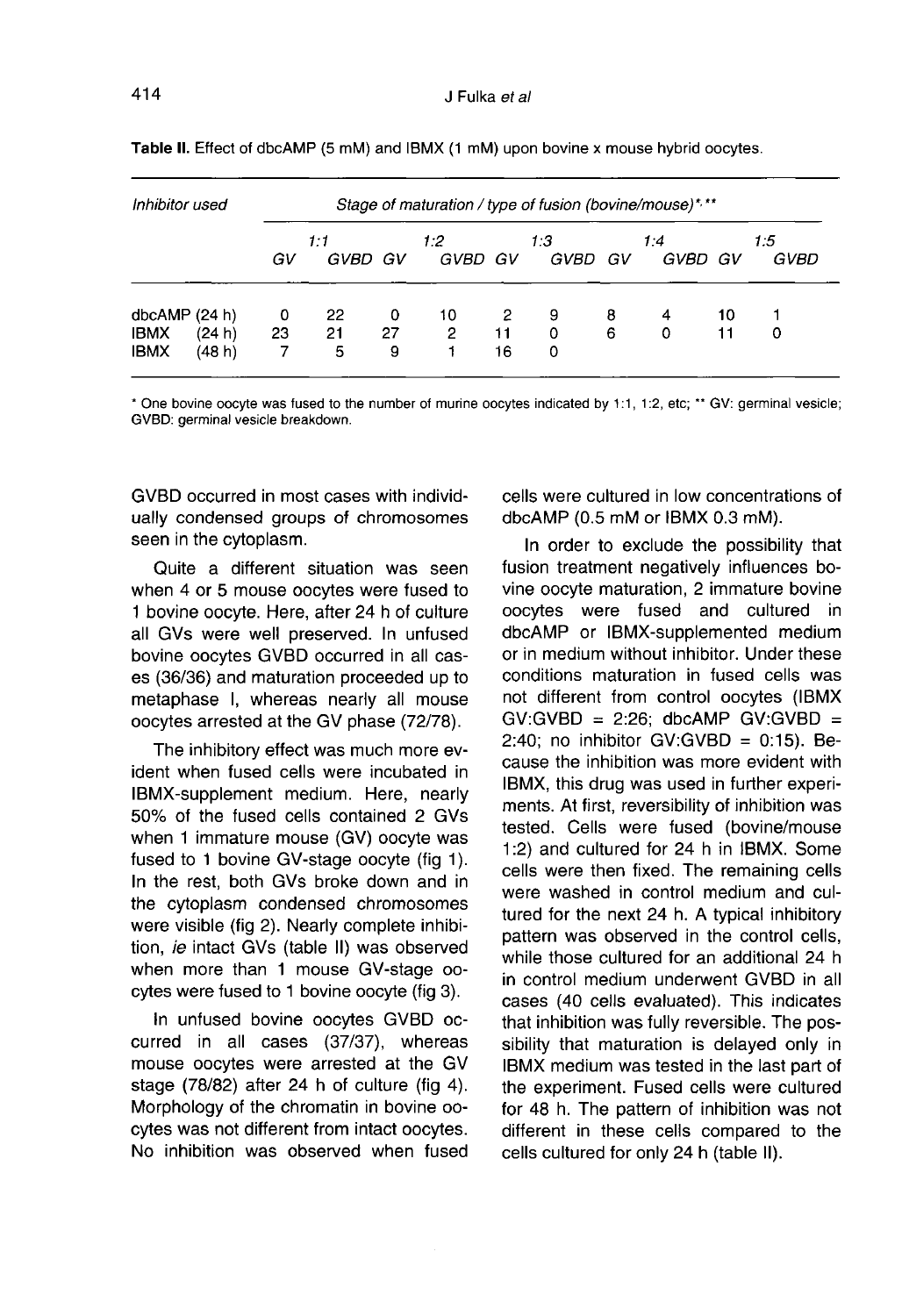

Fig 1. One bovine and one mouse immature oocyte were fused and cultured for 24 h in IBMXsupplemented medium. Germinal vesicles (GVs) of both species are well conserved in half the hybrid cells created and treated in this manner. Nomarski optics; x 200; M: mouse GV; B: bovine GV.

Fig 2. In the second half of the population of hybrid oocytes treated as in fig 1 both GVs broke down. In the cytoplasm 2 groups of chromosomes were observed; x 200; B: bovine; M: mouse chromosomes.

Fig 3. After fusion of 1 bovine (GV) oocyte to 2 mouse (GV) oocytes and culture in IBMX-medium, the complete inhibition of GVBDs was observed in nearly all cases and in the cytoplasm 3 GVs are clearly visible. B: bovine; M: mouse; x 200.

Fig 4. Mouse giant oocyte developed after occasional fusion of 2 immature oocytes and culture for 24 h in IBMX medium. Both GVs are perfectly visible; x 200.

#### **DISCUSSION**

Our data clearly show an inability of cAMP analogs or IBMX to cause more than a transient inhibition of GVBD in intact or zona-free bovine oocytes. Similar results were obtained by Sirard and First (1988) and Jagiello et al (1981), although Homa

(1988) reported IBMX-inhibited meiotic resumption in bovine oocytes for a 24-h period. In most of these studies a transient delay of maturational events was also observed using agents recognized as meiotic inhibitors in mice. A more interesting situation was observed when immature bovine oocytes were fused to  $\geq 1$  immature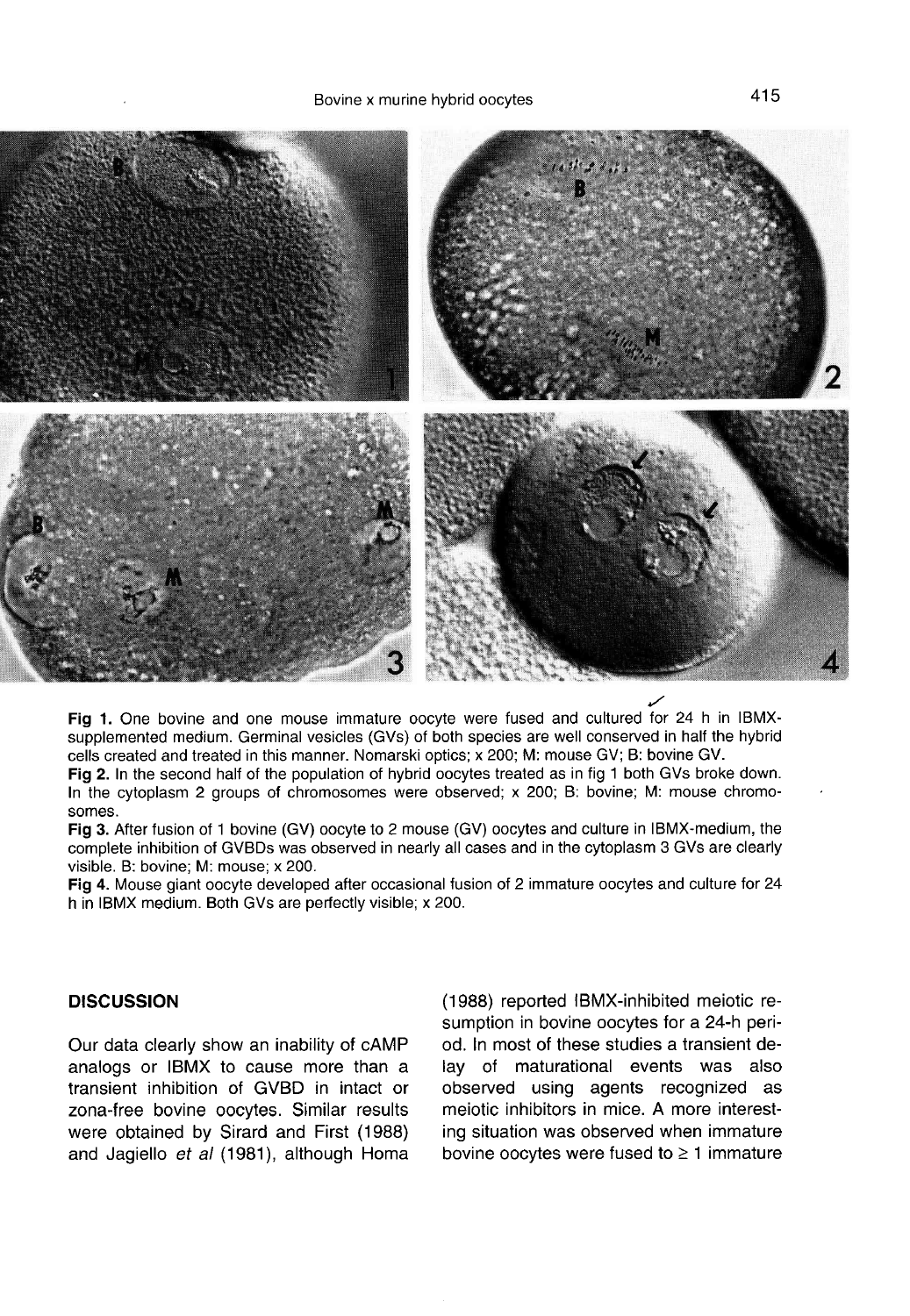mouse oocytes. Here GVBD was prevented under certain conditions. The more potent inhibitor of this arrest was IBMX. One possible explanation may be that the bovine vitelline membrane has low penetrability to dbcAMP and IBMX. This penetrability is enhanced when the mouse vitelline membrane becomes part of the giant oocyte after fusion. We are not certain of the plausibility of this hypothesis. In sheep oocytes the levels of cAMP increase rather than decrease when in vitro maturation begins in the presence of gonadotropins (Moor, 1988), but time points selected for measurement were late in relation to initial commitment events. Also, in pigs, cattle and hamsters, cAMP analogs alone do not block GVBD (Racowsky, 1985a, b; Hubbard, 1986; Homa, 1988). This may mean that only mouse and rat oocytes belong to the category in which intracellular cAMP concentrations alone are sufficient to regulate meiotic state (Dekel and Beers, 1978; Schultz, 1988). In light of the fact that the bovine oocyte can be maintained in meiotic arrest (GV) by an invasive adenylate cyclase (Aktas et al, 1990), this may not be a tenable hypothesis.

Although we do not know the cause of the GV arrest induced in bovine oocytes in the presence of meiotic inhibitors when fused with an immature mouse oocyte, it is certainly possible that the bovine oocyte is responding to murine cytoplasmic regulatory factors. Conversely, the murine oocytes responded to maturational signals within the bovine cytoplasm under conditions which would normally prevent GVBD in murine oocytes. Whether the bovine oocyte is just less responsive to artificial agents that attempt to maintain increased cAMP levels or whether upstream signals for GV arrest differ slightly, it appears that the regulatory cascade needed for maintenance of meiotic arrest eventually coincide between the 2 species. The biochemical cascade leading to GVBD in mouse in-

cludes the drop of cAMP levels, thus influencing the phosphorylation status of socalled "X" protein. Its dephosphorylation leads then to GVBD (Schultz, 1988). However we must keep in mind the other modulators of this process (PKC, Ca<sup>2+</sup>). In order to explain the results in this paper we have to study the mechanisms leading to GVBD in cattle oocytes in more detail. These processes were partially clarified only in the mouse, but not studied yet in bovine. The speculation of how the cytoplasm coming from mouse oocytes influences bovine GVBD and vice versa is at present very risky.

## ACKNOWLEDGMENTS

JF Jr would like to thank N Dekel, RM Moor, JJ Eppig and SM Downs for valuable discussions. We would also like to thank B Haley for obtaining bovine ovaries. This work was supported by USDA Grant #88-37240-3740 and the College of Agricultural and Life Sciences, University of Wisconsin, Madison.

## **REFERENCES**

- Aktas H, Leibfried-Rutledge ML, Wheeler MB, Rosenkrans CR Jr, First NL (1990) Maintenance of meiotic arrest in bovine oocytes. Biol Reprod (suppl 1), 91
- Crosby IM, Moor RM, Heslop JP, Osborn JC (1985) cAMP in ovine oocytes: localization of synthesis and its action on protein synthesis, phosphorylation and meiosis. J Exp Zool 234, 307-318
- Dekel N, Beers WH (1978) Rat oocyte maturation in vitro: relief of cyclic AMP inhibition by gonadotropins. Proc Natl Acad Sci USA 75, 4369-4373
- Fulka J Jr (1984) Maturation-inhibiting activity in growing mouse oocytes. Cell Differ 17, 45-48
- Homa ST (1988) Effects of cyclic AMP on the spontaneous meiotic maturation of cumulusfree bovine oocytes cultured in chemically defined medium. J Exp Zool 248, 222-231